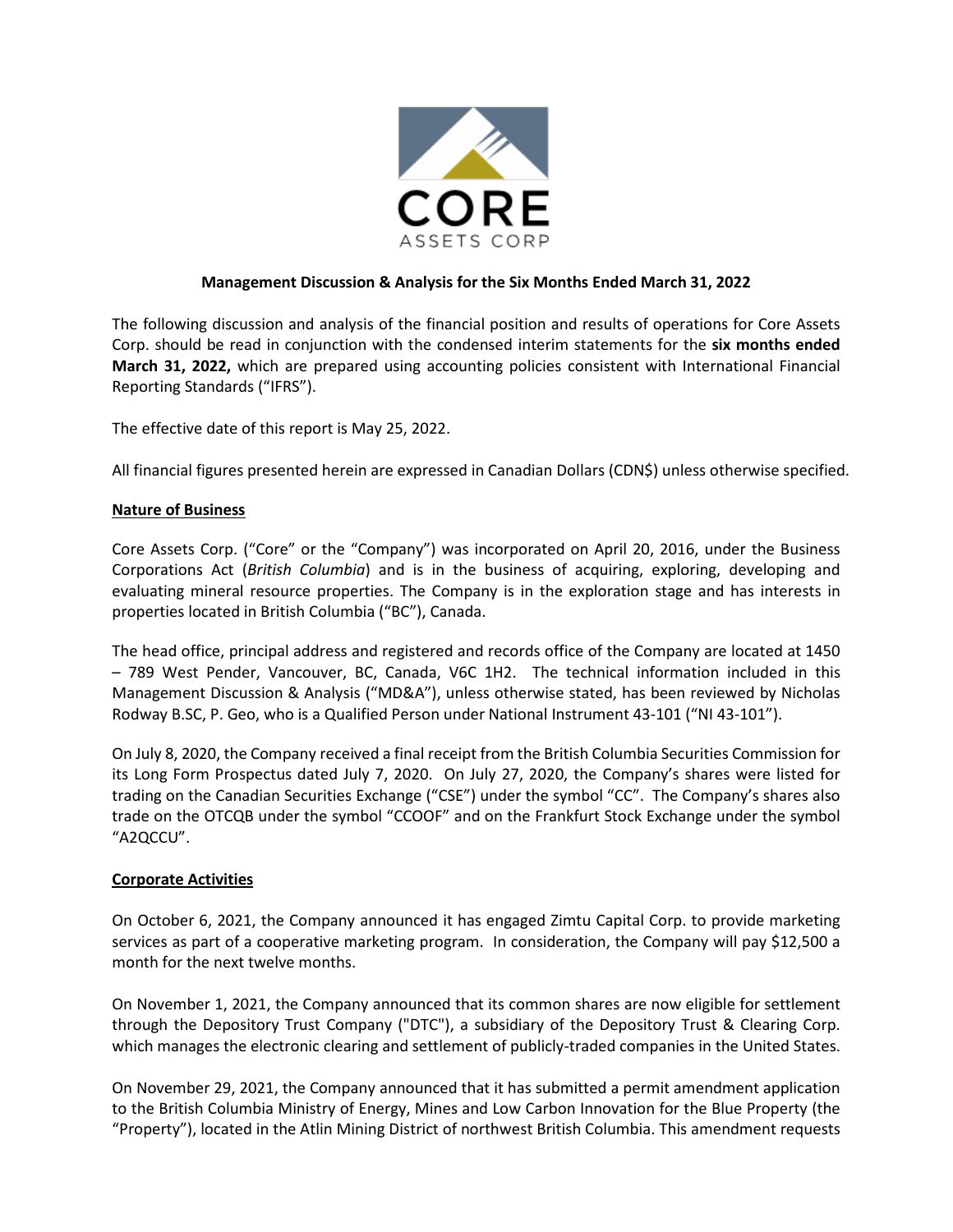for additional helicopter-supported drill sites and the option to complete induced polarization geophysical surveys within a broader area totalling 29,460 ha.

On December 1, 2021, the Company appointed Mr. Andrew Carne to the Board of Directors and accepted the resignation of Ms. Alicia Milne.

On December 21, 2021, the Company announced the findings and interpretations of petrographic examinations completed on 17 samples collected within the 6.6 x 1.8 kilometer mineralized trend at the Blue Property during the 2021 Phase 2 exploration program. The Company has also begun drill tendering for the 2022 exploration season at the Blue Property (the "Property") located in the Atlin Mining District of British Columbia.

On January 21, 2022, the Company completed a non-brokered private placement (the "Offering") of 6,657,752 units (each, a "Unit") at a price of \$0.24 per Unit for gross proceeds of \$1,597,860. Each Unit is comprised of one common share (each, a "Share") in the capital of the Company and one whole transferable Share purchase warrant (each, a "Warrant"). Each Warrant will entitle the holder to purchase one additional Share (each, a "Warrant Share") for a period of two years from the closing date (the "Closing Date") at an exercise price of \$0.39 per Warrant Share. In connection with the Offering, Crescat Capital LLC ("Crescat Capital") has agreed to make a strategic investment in the Company of \$1,275,000 (the "Crescat Capital Investment"). Following the completion of the Crescat Capital Investment, Crescat Capital will have an option to participate in future financings of the Company to maintain its interest in the Company for so long as it holds greater than 3% of the issued and outstanding Common Shares. All securities issued in connection with the Offering will be subject to a four month hold as required under applicable securities laws and, in addition, will be subject to an 18 month hold from the Closing Date split up into 3 releases of one third (1/3) of the securities issued under the Offering every six months from the Closing Date The proceeds of the Offering are anticipated to be used for further exploration programs at the Company's Blue Property and for general working capital purposes. Cash finder's fees of \$4,101 were paid to eligible finders in connection with the Offering. Andrew Carne and Sean Charland, directors of the Company, and Jody Bellefleur, the Chief Financial Officer of the Company, were issued 20,800 Units, 85,000 Units and 25,000 Units respectively under the Offering.

On January 24, 2022, the Company announced that it had appointed Ms. Monica Barrington as Vice President of Exploration, Mr. Joel Faltinsky as Director, and Mr. David Gower as a Technical Advisor to the Company. The Company also announced the resignation of Mr. Scott Rose as Director and Corporate Secretary.

On January 24, 2022, the Company announced it has engaged CEO Views to author and publish an overview of the Company and its business and properties. The article is expected to be published in mid-2022 and will be available solely on CEO Views' website. CEO Views will be paid a cash fee of \$9,105 for its services. CEO Views is independent to Core Assets.

On January 31, 2022, the Company announced channel sample results from five outcropping carbonate replacement massive sulphide occurrences at the Jackie Target, part of the 6.6km long by 1.8km wide Silver Lime carbonate replacement deposit ("**CRD**") prospect. Sawn channel samples were collected as part of the Company's 2021 maiden field campaign at Silver Lime.

On February 14, 2022, the Company announced channel sample results from 10 carbonate replacement and skarn, massive-to-semi massive sulphide occurrences at the Sulphide City and Grizzly Targets during Phase 2 of the 2021 Exploration Program carried out at the Blue Property.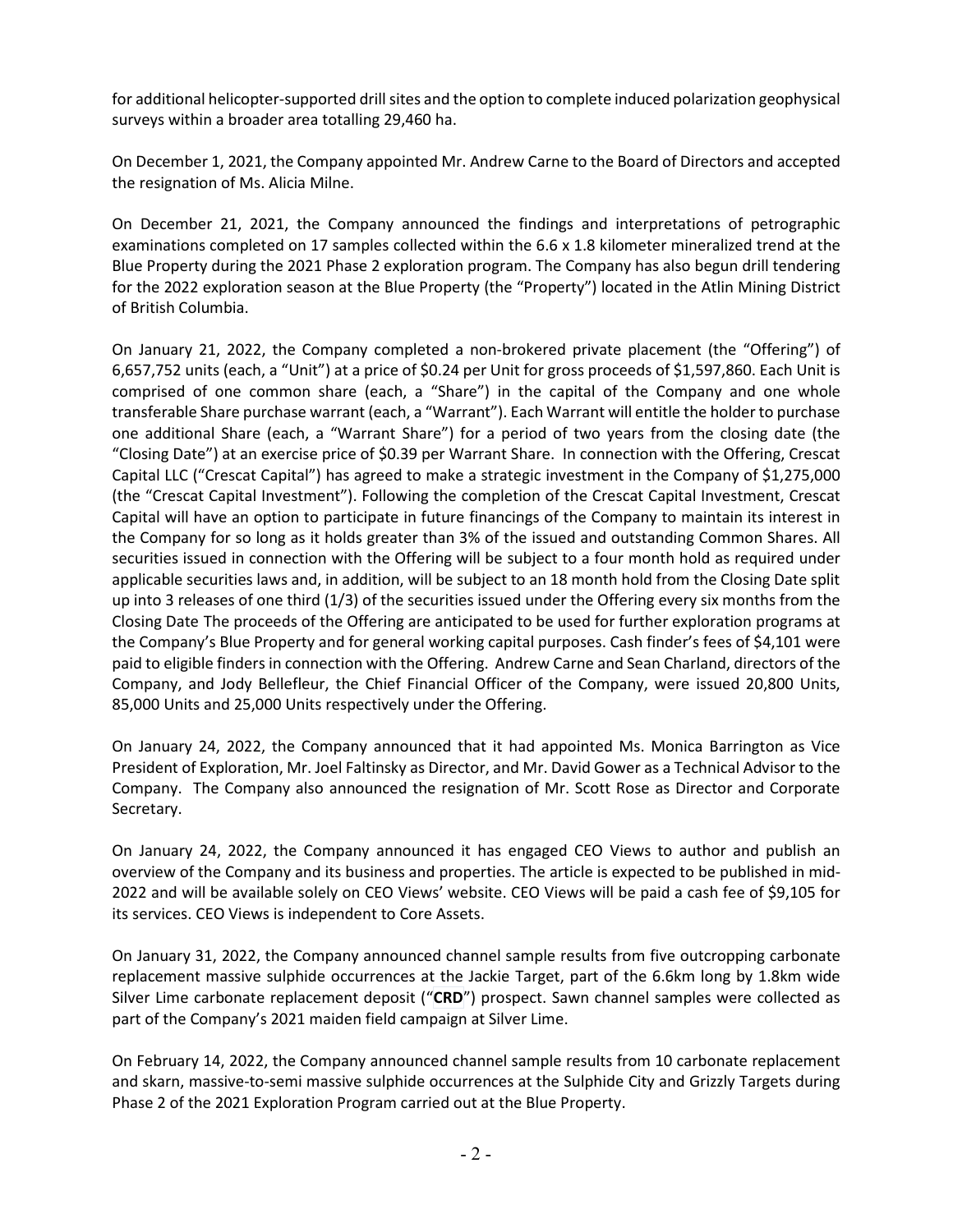On February 28, 2022, the Company announced assay results from the remaining rock samples collected during Phase 2 of 2021 and awarded Dorado Drilling the 2022 diamond drilling contract for the Blue Property.

On March 3, 2022, the Company granted stock options to certain directors, officers, employees and consultants of the Company for the purchase of up to 4,500,000 common shares of the Company pursuant to its Stock Option Plan. Each option is exercisable for a period of 4 years at a price of \$0.50 per common share, vesting over two years in increments of 25% every 6 months.

On March 14, 2022, the Company announced results from six backpack (25mm diameter) drill holes completed during 2021 Phase 2 exploration efforts at the Sulphide City (Whaleback) and Jackie targets on the Company's Blue Property.

On March 23, 2022, the Company announced the appointment of Mr. Joshua Vann as Vice-President of Business Development and Strategy.

On April 6, 2022, the Company announced the discovery of a mineralized copper occurrence observed during a property accessibility assessment carried out in late March of 2022 at the Laverdiere Project.

On April 22, 2022, the Company announced results and interpretations from the 2021 Versatile Time Domain Electromagnetics (VTEM) Geophysical Survey completed at the Laverdiere Fe-Cu-Au Skarn-Porphyry Project.

On May 17, 2022, the Company announced results and interpretations from the 2021 versatile timedomain electromagnetics (VTEM) geophysical survey completed at the Silver Lime carbonate replacement project on the central Blue property in the Atlin mining district of northwest British Columbia.

## **Selected Annual Information**

The following is a summary of the financial data of the Company for the last three completed fiscal year ends and are derived from the audited annual financial statements of the Company:

|                                                                | For the years ended September 30, |         |         |
|----------------------------------------------------------------|-----------------------------------|---------|---------|
|                                                                | 2021                              | 2020    | 2019    |
|                                                                | \$                                | \$      | \$      |
| <b>Total Revenues</b>                                          | Nil                               | Nil     | Nil     |
| Loss from continuing operations                                | 1,070,376                         | 159,499 | 16,291  |
| Loss from continuing operations (per share, basic and diluted) | 0.03                              | 0.01    | 0.01    |
| Net loss                                                       | 1,070,376                         | 159,499 | 16,291  |
| Net loss (per share, basic and diluted)                        | 0.03                              | 0.01    | 0.01    |
| Net comprehensive loss for the year                            | 1,070,376                         | 159,499 | 16,291  |
| Total assets                                                   | 3,041,059                         | 532,341 | 537,121 |
| Total long-term financial liabilities                          | Nil                               | Nil     | Nil     |
| Cash dividend declared per share                               | Nil                               | Nil     | Nil     |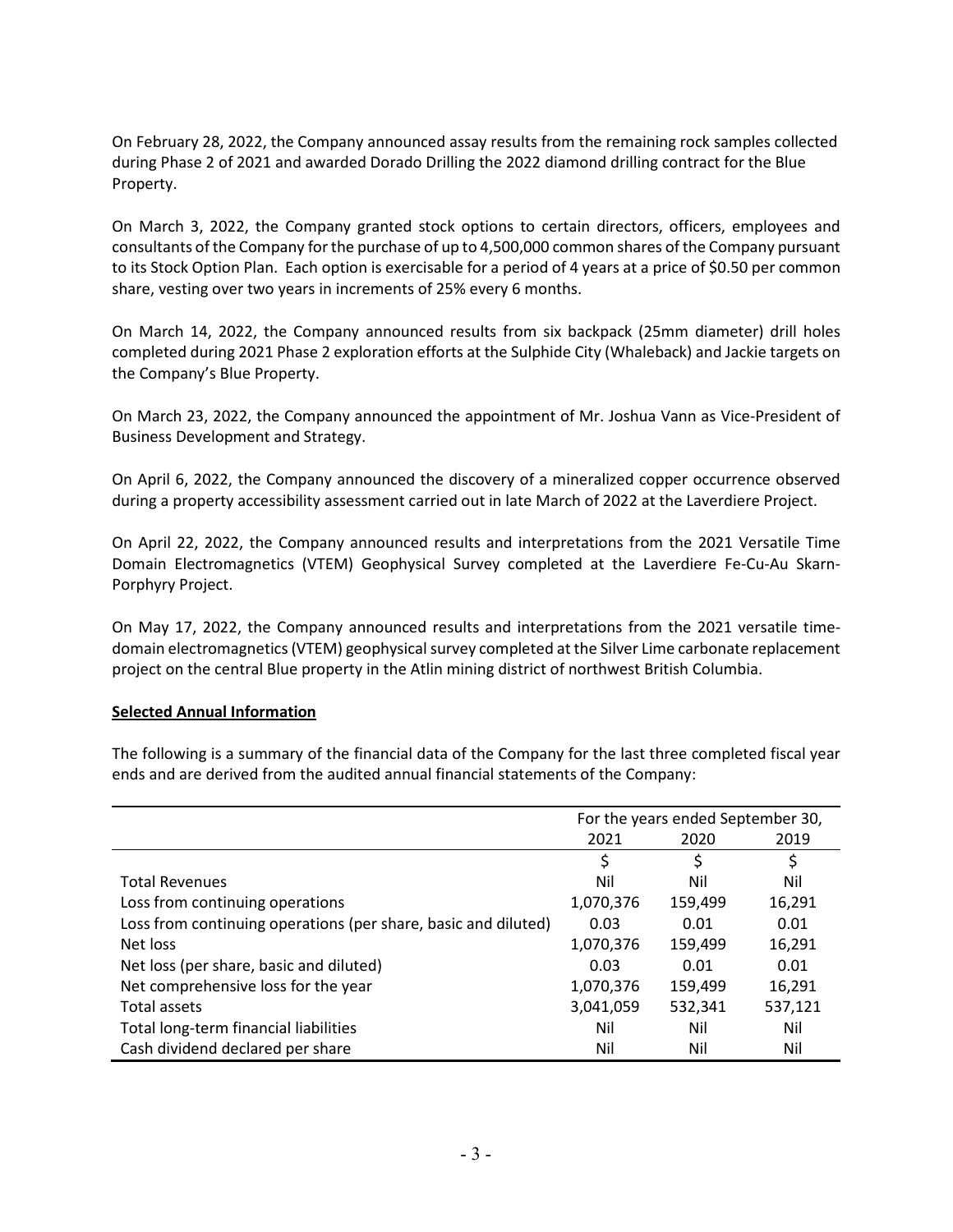The Company has recorded losses in each of its three most recently completed fiscal years, and expects to continue to record losses until such time as an economic resource is identified, developed, and brought into profitable commercial operation on one or more of the Company's properties or otherwise disposed of at a profit.

# **Business of the Company**

The principal business carried on and intended to be carried on by the Company is the exploration of mineral resources on the Company's principal property, being the Blue Property, which is in the exploration stage.

To date, the Company has raised \$6,359,905 through the sale of common shares.

## **Blue Property**

# Property Details

On December 10, 2018, the Company signed an agreement with Zimtu Capital Corp. ("Zimtu"), a related party, whereby the Company can earn a 100% interest in and to the Blue Property, in British Columbia. For its participation in the transaction, the Company will pay \$100,000 (paid) and issue 3,000,000 common shares of the Company in staged payments (1,000,000 shares with a fair value of \$50,000 issued during the year ended September 30, 2019 and 2,000,000 with a fair value of \$225,000 were issued during the year ended September 30, 2021). Zimtu will retain a 2% Net Smelter Return (NSR) royalty. The Company has the right to buy back 1% of the NSR within 5 years of the agreement by paying \$1,000,000. The original agreement was amended June 10, 2021 to change the date of the final payment from December 10, 2021 to June 15, 2021. On January 7, 2022, the Company and Zimtu signed an agreement to remove the 2% NSR royalty from the original and amended agreements.

In August 2020, the Company acquired 8 additional claims in and around the Company's Blue and Silver Lime properties from Zimtu. The cost to acquire the claims amounted to the cost of staking paid by Zimtu (\$23,025). Zimtu will retain a 2% NSR royalty, of which the Company shall have the right to buy back 1% within 5 years of the agreement by paying \$1,000,000. The addition of these claims expanded and consolidated the Blue Property and the Silver Lime Property into one contiguous property that will continue to be called the Blue Property. On January 7, 2022, the Company and Zimtu signed an agreement to remove the 2% NSR royalty from the original and amended agreements.

In June 2021, the Company acquired 6 additional claims in and around the Company's Blue and Silver Lime properties from Zimtu. The cost to acquire the claims amounted to the cost of staking paid by Zimtu of \$26,095 plus 20% interest for a total of \$31,314.

During the year ended September 30, 2021, the Company staked an additional 82,257 ha of land, increasing its land package to approximately 108,337 ha. The cost of the staking was \$140,950.

The Blue Property is located 48 km southwest of the town of Atlin, British Columbia. The Company currently holds 100% title ownership in the Blue Property, that covers a land area of ~108,337 Ha (~1,083 km<sup>2</sup>). The project lies within the Atlin Mining District, a well-known gold mining camp. The Property hosts a major structural feature known as The Llewellyn Fault Zone ("LFZ"). This structure is approximately 140 km in length and runs from the Yukon border down through the property to the Alaskan Panhandle Juneau Ice Sheet in the United States. Core Assets believes that the south Atlin Lake area and the LFZ has been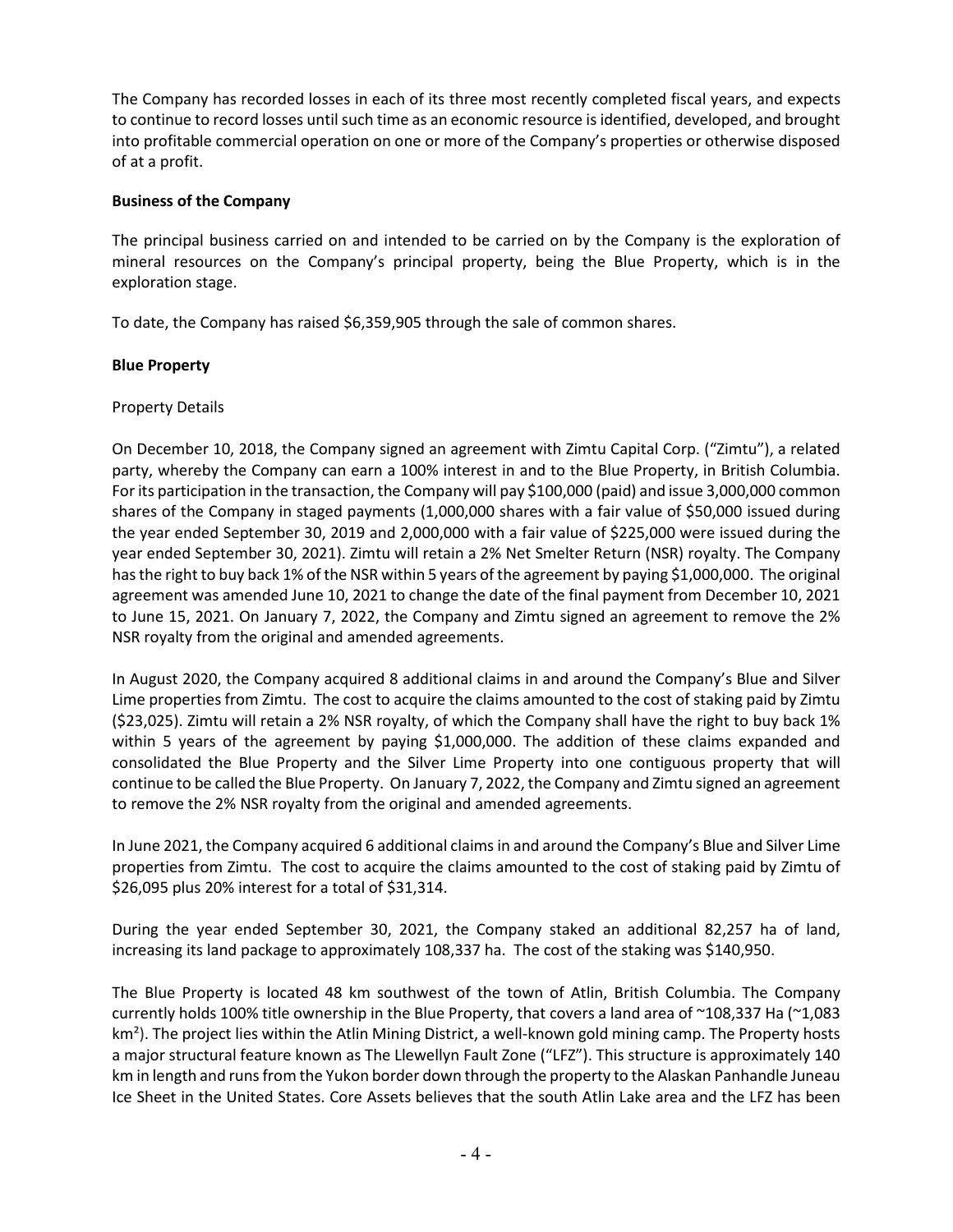neglected since the last major exploration campaigns in the 1980's. The LFZ plays an important role in mineralization of near surface metal occurrences across the property. The past 50 years have seen substantial advancements in the understanding of porphyry, skarn, and carbonate replacement type deposits both globally and in BC's Golden Triangle. The company has leveraged this information at the Blue Property to tailor an already proven exploration model and believes this could facilitate a major discovery. Core Assets is excited to become one of Atlin Mining District's premier explorers where its team believes there are substantial opportunities for new discoveries and development in the area.

# **Exploration update**

On May 17, 2022, the Company announced results and interpretations from the 2021 versatile timedomain electromagnetics (VTEM) geophysical survey completed at the Silver Lime carbonate replacement project on the central Blue property in the Atlin mining district of northwest British Columbia.

- Core Assets' 2021 VTEM Geophysical Survey detected large-scale, untested conductivity anomalies (~104km2) that are interconnected at depth by local vertical conductive features. Conductivity anomalies extend well beyond areas prospected during the 2021 field season.
- The central portion of the conductivity anomalies coincide with the surficial 6.6km x 1.8km mineralized corridor indicating that this system could have a significantly larger mineralized footprint below surface.
- A magnetic and corresponding resistivity high intensifies to the northwest of the Silver Lime Project area and coincides with a potentially causative felsic intrusion (source of ore-bearing fluids) of Eocene age.
- Silver Lime currently boasts an average surficial grade (365 rock samples) of 4.9 per cent Zn, 2.0 per cent Pb, 0.33 per cent Cu, and 92.0g/t Ag within the extensive 6.6km x 1.8km mineralized corridor.
- CRM at Silver Lime can be traced along surficial strike lengths of 450m to 1km (i.e., Grizzly Target), with an average surficial grade of 164.7 g/t Ag, 0.42 per cent Cu, 3.8 per cent Pb and 7.1 per cent Zn (19 rock samples over 450m).

On April 22, 2022, the Company announced results and interpretations from the 2021 Versatile Time Domain Electromagnetics (VTEM) Geophysical Survey completed at the Laverdiere Fe-Cu-Au Skarn-Porphyry Project.

- Core Assets' 2021 VTEM Geophysical Survey **detected an extensive (5km x 4.2km) magnetic and corresponding resistivity high, coinciding with a causative, potassically-altered and Cu-Mobearing granodiorite located adjacent to the Fe-Cu-Au Skarn Target.**
- **A large-scale and untested conductivity anomaly is coincident with the Llewellyn Fault Zone (LFZ), traceable along the entire length of Hoboe Creek.**
- Cu and Au values in surficial rock samples collected from the Laverdiere Project, as well as the Cu content reported from historic drilling, show increases in overall grade with increasing proximity toward the **North LFZ Conductivity Anomaly and the Llewellyn Fault.**

On April 6, 2022, the Company announced the discovery of a mineralized copper occurrence observed during a property accessibility assessment carried out in late March of 2022 at the Laverdiere Project.

• During the Property visit, **multiple previously unsampled showings were identified at the Project**  – confirming the existence of Cu-Fe mineralization between historic adits. **Currently, the length of known surficial mineralization at Laverdiere measures 3.9km.**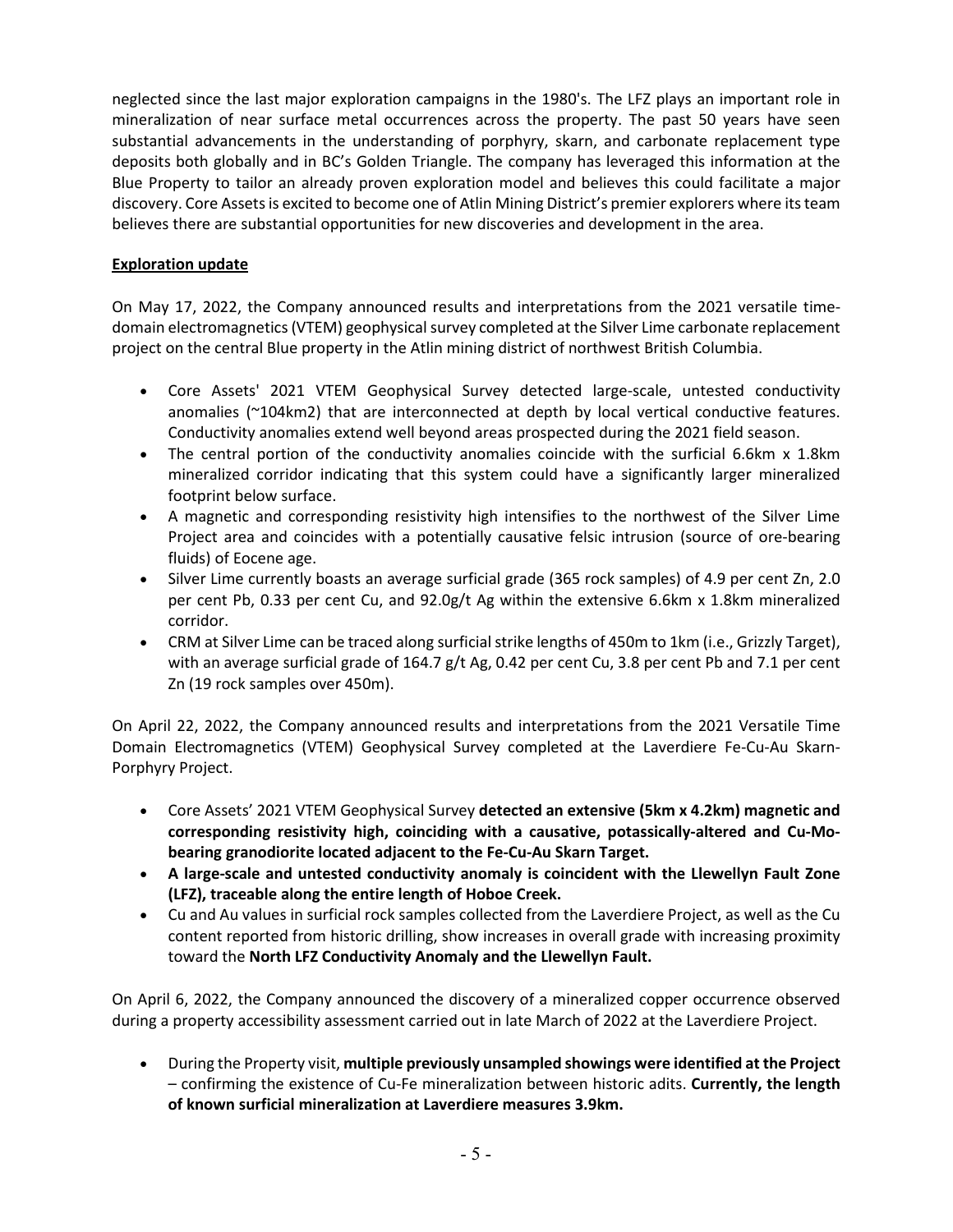- Representative samples of two target lithologies were collected and consisted of **potassic altered granodiorite containing disseminated chalcopyrite and magnetite, as well as Cu-Fe Skarn, comprised of fine-grained magnetite and chalcopyrite in marble with abundant malachite staining.**
- Prominent ridgeline and outcrop at the Project are snow free and Core Assets remains optimistic for an early June start to the 2022 diamond drilling program.

On March 14, 2022, the Company announced results from six backpack (25mm diameter) drill holes completed during 2021 Phase 2 exploration efforts at the Sulphide City (Whaleback) and Jackie targets on the Company's Blue Property.

- The 2021 backpack drilling campaign at the Blue Property was designed to test the extent of exposed massive-to- semi massive sulphide mineralization. Six, 25mm diameter drill holes were collared with a Shaw handheld backpack drill within zones of skarn (Sulphide City – Whaleback) or carbonate replacement mineralization (CRM; Jackie Target) that were originally tested by channel sampling during the Phase 2 exploration program.
- **All drill core samples submitted (1m to 3m intervals) assayed >7g/t Ag, >0.16% Cu, and >7% Zn and all holes intercepted medium-to-coarse grained, calc silicate-hosted, semi-massive sulphide or massive CRM over their entire lengths and ended in mineralization, indicating that these occurrences exhibit grade consistency and continuity over shallow depths as well as along surface.**
- **BDH21-02** targeted semi-massive skarn mineralization previously tested in CH21-02 and returned **12.41g/t Ag, 0.32% Cu, and 8.56% Zn over 2.5m; including 1.05m of 18.5g/t Ag, 0.46% Cu, and 10.15% Zn.**
- **BDH21-03** intercepted **1m of skarn mineralization grading 13.6g/t Ag, 0.29% Cu, and 9.35% Zn.**
- **BDH21-05** targeted calc-silicate hosted **semi-massive skarn mineralization and assayed 9.2g/t Ag, 0.17% Cu, and 11% Zn over 3m.**

On February 28, 2022, the Company announced assay results from the remaining rock samples collected during Phase 2 of 2021 and awarded Dorado Drilling the 2022 diamond drilling contract for the Blue Property.

- **Four massive pyrite-galena-sphalerite±pyrrhotite occurrences** sampled from the Jackie Target (Silver Lime Prospect) returned assay values ranging from **55.2 to 406g/t Ag, 0.20 to 4.55% Cu, 0.91 to >20% Pb, and 3.0 to 15.4% Zn.**
- **One chalcopyrite-bearing, banded quartz vein** with significant malachite staining collected from the Sulphide City Target yielded values of **15.4g/t Ag, 11.8% Cu, and 9.3% Zn.**
- **One pyrite-rich semi-massive sulphide occurrence** sampled at the Sulphide City Target assayed **34.9g/t Ag, 0.71% Cu, 0.72% Pb, and 0.90% Zn.**
- **One sample of oxidized, pyrite-bearing quartz-sericite breccia** assayed **8.2g/t Ag and 0.24g/t Au**  from the Sulphide City Target.
- Dorado Drilling is an Okanagan-based diamond drilling company with over 16 years industry experience in British Columbia, Manitoba, Ontario, and the Yukon. 5,000 metres of HQ-sized diamond drilling is planned for the upcoming 2022 Exploration Program.

On February 14, 2022, the Company announced channel sample results from 10 carbonate replacement and skarn, massive-to-semi massive sulphide occurrences at the Sulphide City and Grizzly Targets during Phase 2 of the 2021 Exploration Program carried out at the Blue Property (the "**Property**"), Atlin Mining District of British Columbia: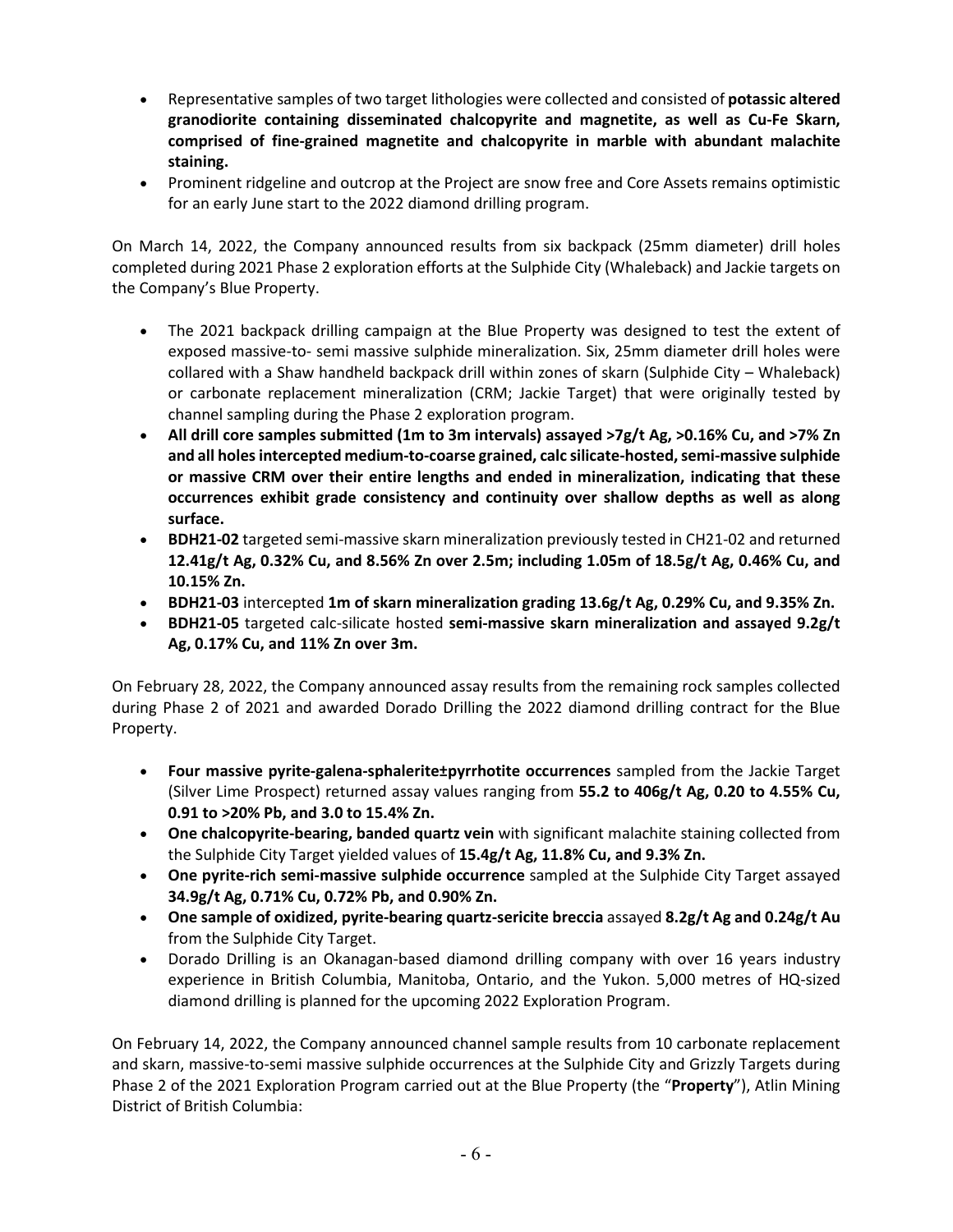- 10 channels comprising a combined length of 39.25 metres were cut and sampled at average intervals of 0.5 metres at the Grizzly (Mantos) Target and the adjacent Sulphide City Target in 2021. **High-grade mineralization in these combined areas spans 600m by 350m.**
- Of the 80 channel samples collected, **5 samples assayed greater than 50g/t Ag, 47 greater than 0.20% Cu, and 33 channel samples assayed greater than 5.0% Zn.**
- Grizzly Channel CH21-05 returned length weighted average assay values of **175g/t Ag, 0.28% Cu, 0.31% Pb, and 10% Zn over 1.0m; including 0.5m of 222g/t Ag, 0.28% Cu, 0.38% Pb and 7.2% Zn.**
- Sulphide City Channel CH21-02 returned assay values of **5.3m of 14g/t Ag, 0.29% Cu and 10.2% Zn; including 0.5m of 46g/t Ag, 0.49% Cu, and 11.8% Zn over 0.5m .**
- The 2021 Discovery Zone (collectively the Grizzly, Sulphide City, and Amp Targets) defines a **1.8km long by 1.2km wide, high-grade carbonate replacement mineralization (CRM) target within the extensive 6.6km by 1.8km mineralized corridor that remains open in all directions.**

On January 31, 2022, the Company announced channel sample results from five outcropping carbonate replacement massive sulphide occurrences at the Jackie Target, part of the 6.6km long by 1.8km wide Silver Lime carbonate replacement deposit ("**CRD**") prospect within the Company's 100% controlled Blue Property (the "**Property**"), in the Atlin Mining District of British Columbia. Sawn channel samples were collected as part of the Company's 2021 maiden field campaign at Silver Lime. Additional 2021 channel sampling results from the nearby Grizzly Discovery Zone and Sulphide City Target are expected to return in February 2022.

As a first pass attempt to evaluate the grade of replacement sulphide mineralization at Jackie, five sulphide bodies, all outcropping within an area measuring 400 x 380 meters, were channel sampled at an average sample interval of 0.5m . All five sulphide bodies yielded high-grade base metal-silver results including:

- 486g/t Ag, 0.36% Cu, 9.4% Pb, and 13.0% Zn over 1.4m including 1,080g/t Ag, 0.36% Cu, >20% Pb, and 13.2% Zn over 0.5m in channel CH21-14.
- 336g/t Ag, 0.26% Cu, 7.9% Pb, and 9.5% Zn over 1.25m including 851g/t Ag, 0.29% Cu, >20% Pb, and 9.7% Zn over 0.35m in channel CH21-11.
- 284g/t Ag, 0.57% Cu, 12.3% Pb, and 11.1% Zn over 2.5m including 383g/t Ag, 0.82% Cu, 16.6% Pb, and 10.3% Zn over 1.5m in channel CH21-13.
- 200g/t Ag, 0.24% Cu, 6.6% Pb, and 13.5% Zn over 1.5m including 516g/t Ag, 0.10% Cu, 18.6% Pb, and 17.0% Zn over 0.5m in channel CH21-12.
- 29g/t Ag, 0.20% Cu, 1.3% Pb, and 11.4% Zn over 3.8m in channel CH21-15.
- Of the 22 channel samples collected, 12 samples assayed greater than 100g/t Ag, 16 greater than 0.20% Cu, 14 greater than 1.0% Pb, and all channel samples collected assayed greater than 5.0% Zn.

The remaining 2021 channel sampling results from the Grizzly Discovery Zone and Sulphide City, both CRD targets nearby Jackie, are expected to be released in February 2022.

On December 21, 2021, the Company reported that petrographic analysis indicated a multi-stage Zn-Pb-Ag-Cu-Bi Carbonate Replacement System and has begun drill tendering at the Blue Property, with the highlights being as follows:

● The Company's geological approach continues to check boxes that indicate the presence of a **large, multi-stage, world class Carbonate Replacement System at the Blue Property.**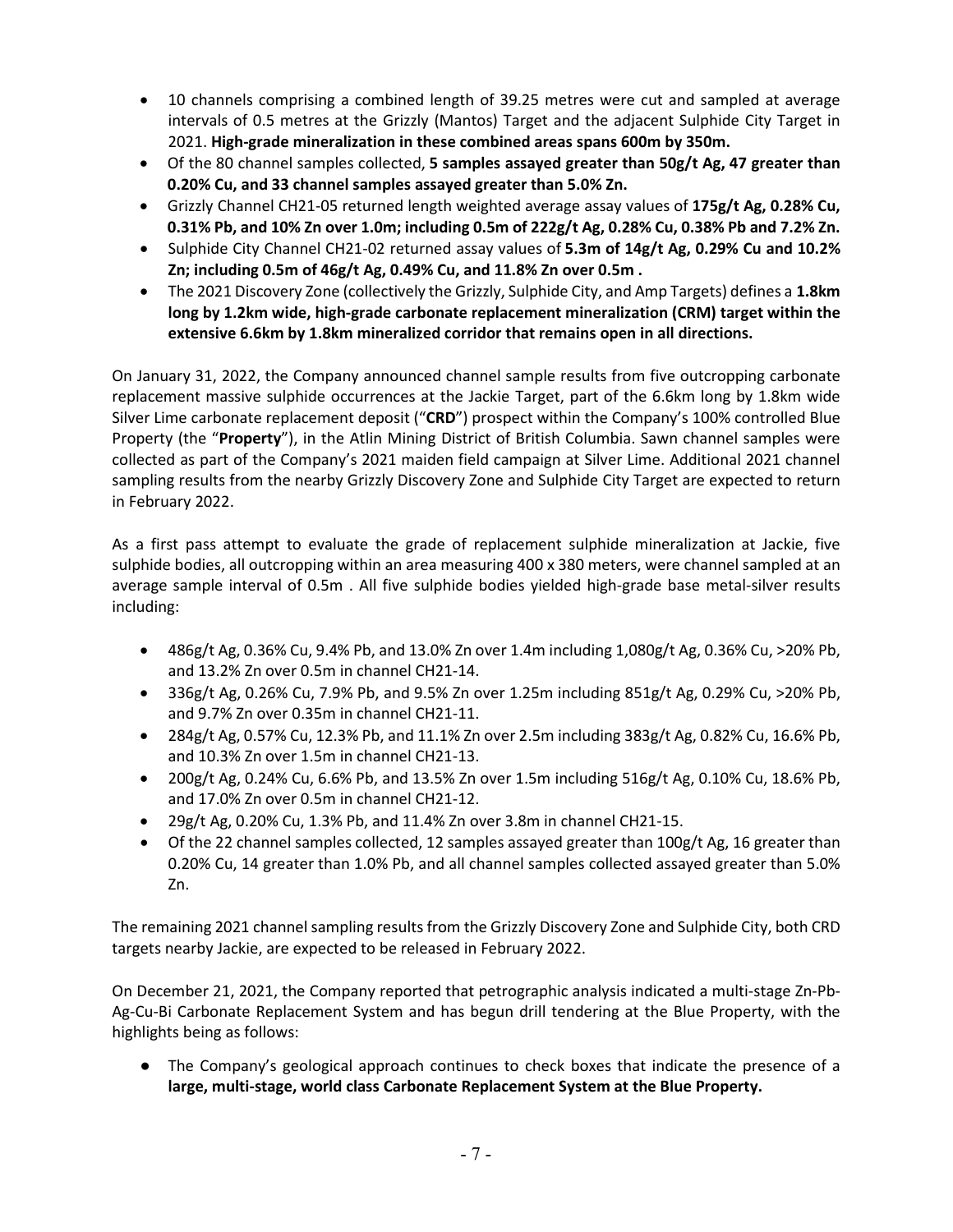- Massive sulphide composition, intergrowths, and replacement textures observed through petrography at the Grizzly, Amp, Jackie, and Sulphide City targets show a zonation pattern characteristic of **significant world class Zn-Pb-Ag-Cu-Bi Carbonate Replacement Deposits (CRD's).** This will aid significantly in vectoring toward the Porphyry source.
- Reflected light and scanning electron microscopy has confirmed the mineralogy of the system as being hosted in the following sulphide assemblages; Sphalerite (Zn), Chalcopyrite (Cu), Galena (Pb), Pyrrhotite, and Pyrite (Fe-Sulphides), crosscut by a later Galena-dominated assemblage associated with Hessite (Ag-Telluride) and Native Bismuth (Bi).
- The presence of Fe-rich Sphalerite and local fugitive calcite observed in samples bordering the "Porphyry Hub" also indicate a close proximity to the Porphyry source.
- The Company has begun drill tendering for the upcoming 2022 exploration season.

On November 29, 2021, the Company reported an update on exploration activities at the Blue Property with the highlights being as follows:

- currently permitted for diamond drilling at the Laverdiere and Jackie showings
- If approved, the permit amendment will include 50 helicopter-supported diamond drill sites and up to 30-line kilometers of induced polarization geophysical surveys over the recently staked ground that includes Ag, Zn, Pb, Cu massive sulphide showings within the Blue Property.
- The proposed permit amendments will allow for exploratory diamond drilling at Core Assets' **Grizzly Manto Discovery Zone,** which was **discovered in 2021 and extended massive sulphide mineralization at surface to 6.6km x 1.8km and remains open.**
- **The average grade of 44 samples collected in 2021 at the Grizzly Manto returned assay values of 8.2% Zn, 1.8% Pb, 0.40% Cu and 110 g/t Ag over a 500m strike length.**
- Initial interpretations from the 2021 Versatile Time Domain Electromagnetic Survey (VTEM) and assay results from channel sampling campaigns are expected to be released in the coming months.

# **About the Blue Property**

The Blue Property consists of two main historical mineral prospects ('Laverdiere' and 'Silver Lime') in a total contiguous land package of approximately 108,337 ha (~1,083 km²).The project is located 48 km southwest of the town of Atlin, British Columbia. In 2018, the Company sent a geological team to the Blue Property for preliminary surface sampling. Three areas of skarn exposure with massive and disseminated sulphide were observed along the western side of the Llewellyn Fault Zone, known as the Laverdiere Prospect. A total of 28 grab samples were collected and sent for analysis with values of up to 8.46% copper, 1.57 g/t gold and 46.5 g/t silver reported.

The Silver Lime Prospect is located just 10 km southwest of the Laverdiere Prospect, and encompasses two significant historical mineral occurrences, the Falcon and Jackie Showings. The Falcon Showing was discovered by Carmac Resources in 1990 and consists of several northwest trending limestone beds and the Jackie showing consists of a series of altered quartz veins. Mineralization often consists of galena, sphalerite, pyrite, chalcopyrite, arsenopyrite and stibnite. The system is exposed in multiple areas on the property with one more significant outcrop that is visible for 25 metres with strike extensions covered by talus. Individual mineralization can be seen up to 2.2 metres wide. To the northwest, a quartz-feldspar porphyry breccia contains smaller quartz veins with semi-massive arsenopyrite and stibnite. Sample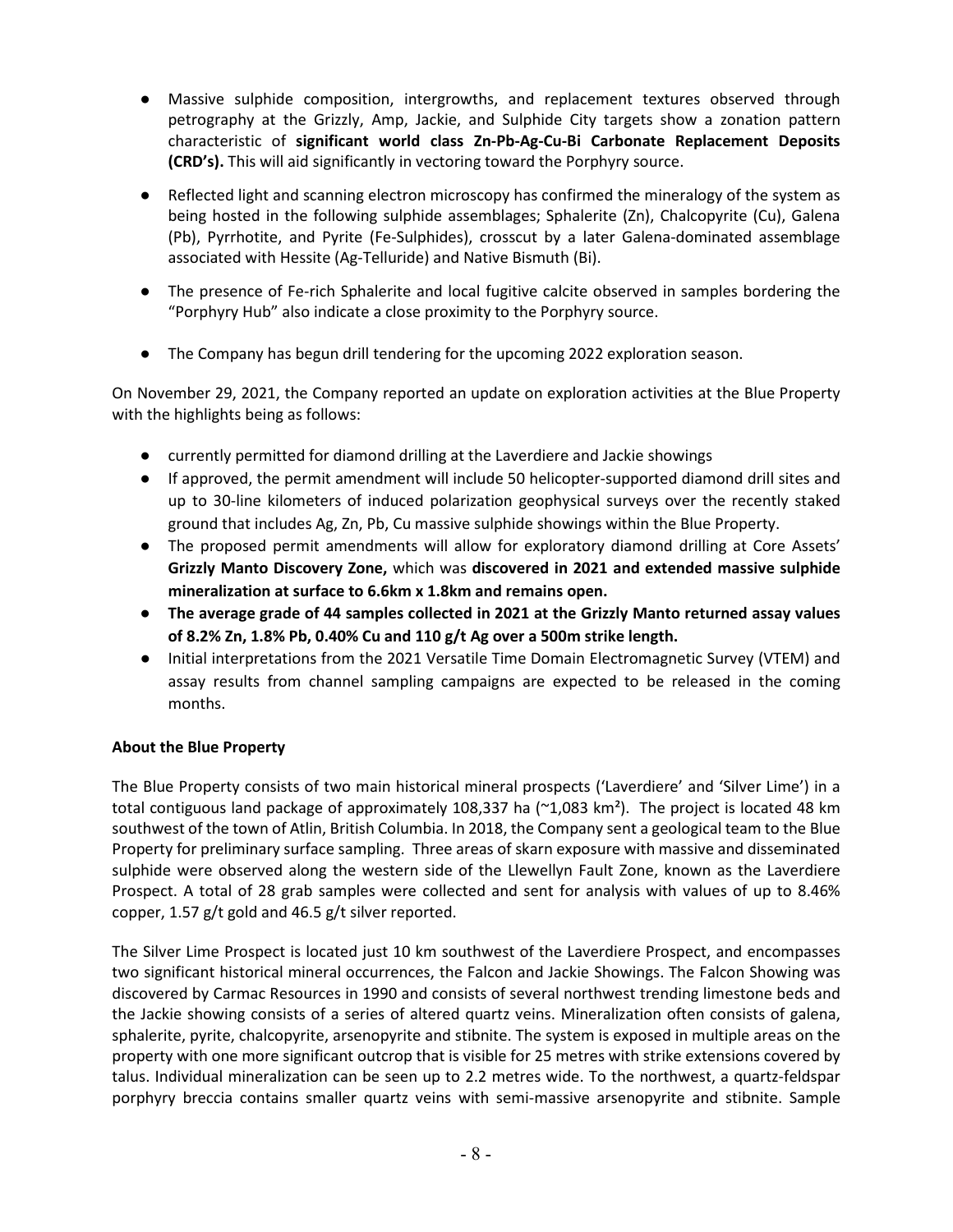88339 taken from a 2.20 metre vein system assayed 3.3 g/t gold, 2,641 g/t silver, 0.15% copper, 2.5% lead and 3.32% zinc, 5.0% arsenic and 2.56% antimony (ARIS 21162\*).

In 2018, Core Assets Corp., as part of a helicopter reconnaissance program, prospected the Silver Lime Prospect and collected 8 samples. The results confirmed the historic work of Carmac (1990), having returned values of 1.16 g/t gold, 913 g/t silver, 12.45% zinc and >20.0% lead.

The Silver Lime Prospect has the potential to represent a carbonate replacement deposit model (CRD). Massive sulphide mineralization occurs in limestone and biotite-muscovite-sericite schists near the contacts between the units. Large zones of limonite alteration, cut by alaskite and hornblende porphyry dikes, surround these occurrences. The lenses appear to be widest near the porphyry dikes. Several faults follow the general direction of the dikes, suggesting structural control on the mineralization. Sulphides at the Jackie Showing often comprise galena, sphalerite, chalcopyrite, pyrrhotite and pyrite. The mineralization can be up to 30 metres long and 6 metres wide. The smaller occurrences host sphalerite and galena mineralization and the larger occurrences vary mineralogically along length. Galena, quartz and calcite dominate the northwest changing to pyrrhotite, chalcopyrite and pyrite in the centre and border areas (Minfile 104M 031\*).

The 2021 prospecting and sampling programs have focused on resampling the Silver Lime Prospect and evaluating the newly staked ground by Core Assets Corp. to the west of the prospect to better understand how the mineralization is zoned with regards to the source. (see news release dated June 11, 2021).

Nicholas Rodway, P.Geo, is President, CEO and a Director of the Company, and Qualified Person as defined by National Instrument 43-101. Mr. Rodway supervised the preparation of the technical information in this report.

# **Overall Performance**

# *Financings*

During the six months ended March 31, 2022:

i. On January 21, 2022, the Company completed a non-brokered private placement (the "Offering") of 6,657,752 units (each, a "Unit") at a price of \$0.24 per Unit for gross proceeds of \$1,597,860. Each Unit is comprised of one common share (each, a "Share") in the capital of the Company and one whole transferable Share purchase warrant (each, a "Warrant"). Each Warrant will entitle the holder to purchase one additional Share (each, a "Warrant Share") for a period of two years from the closing date (the "Closing Date") at an exercise price of \$0.39 per Warrant Share. In connection with the Offering, Crescat Capital LLC ("Crescat Capital") has agreed to make a strategic investment in the Company of \$1,275,000 (the "Crescat Capital Investment"). Following the completion of the Crescat Capital Investment, Crescat Capital will have an option to participate in future financings of the Company to maintain its interest in the Company for so long as it holds greater than 3% of the issued and outstanding Common Shares. All securities issued in connection with the Offering will be subject to a four month hold as required under applicable securities laws and, in addition, will be subject to an 18 month hold from the Closing Date split up into 3 releases of one third (1/3) of the securities issued under the Offering every six months from the Closing Date. Cash finder's fees of \$4,101 were paid to eligible finders in connection with the Offering.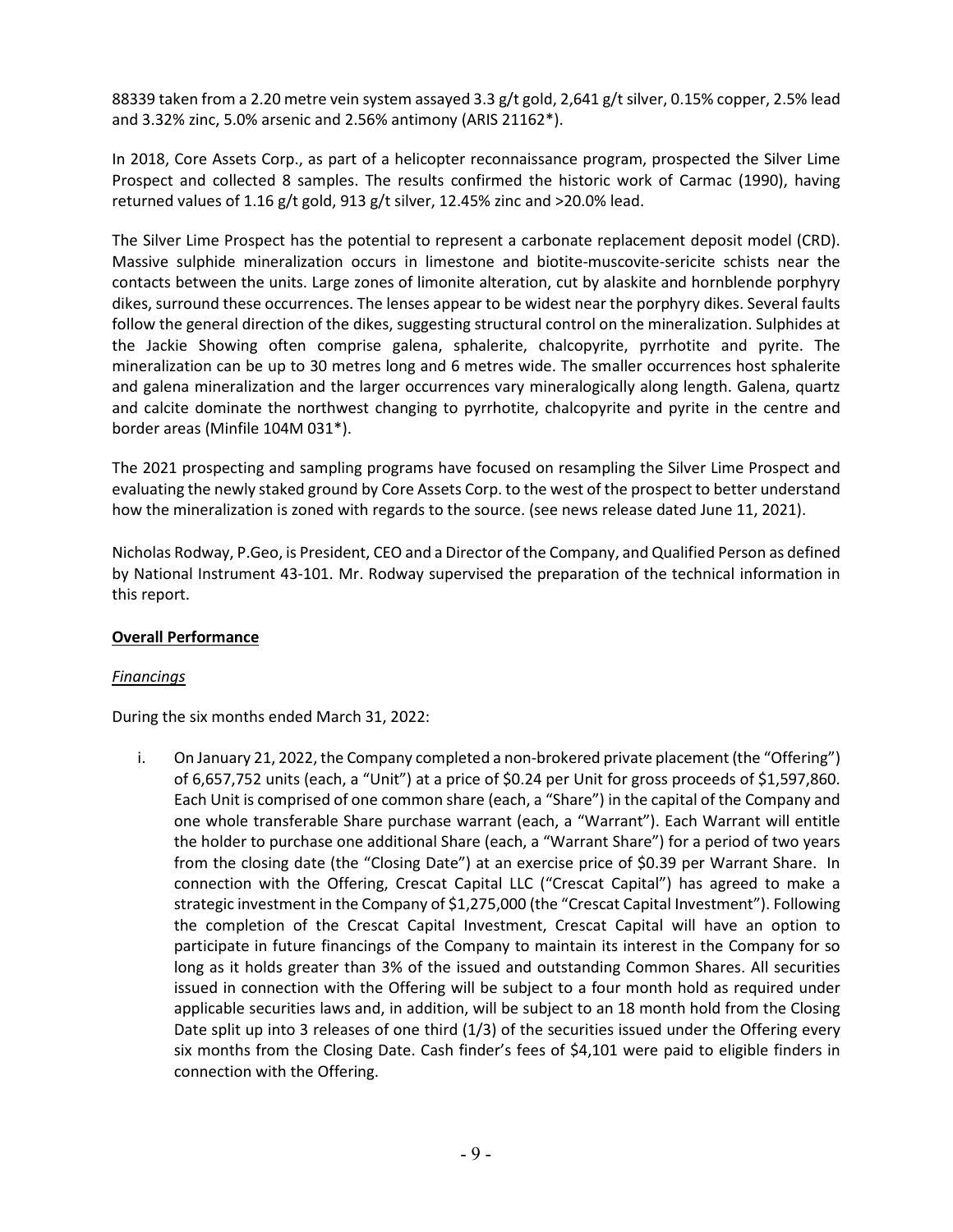- ii. During the six months ended March 31, 2022, 8,287,292 share purchase warrants priced at \$0.15 and were exercised for gross proceeds of \$1,243,094.
- iii. During the six months ended March 31, 2022, 1,025,000 stock options priced at \$0.10 and 275,000 stock options priced at \$0.14 were exercised for gross proceeds of \$232,011.

During the year ended September 30, 2021:

- i. On December 10, 2020, 1,000,000 common shares with a fair value of \$90,000 were issued in connection with the Blue Property.
- ii. On March 17, 2021, the Company closed the Offering, issuing 12,177,767 Units at a price of \$0.09 per Unit for gross proceeds of \$1,095,999. Each Unit is comprised of one Share in the capital of the Company and one non-transferable Warrant. Each Warrant will entitle the holder to purchase one additional Warrant Share in the capital of the Company for a period of 24 months from the closing date at an exercise price of \$0.15 per Warrant Share in first year and \$0.25 per Warrant Share in second year. The Company paid cash finder's fees of \$8,779 and issued 91,770 Finder's Warrants to certain finders in connection with the Offering. The Finder's Warrants have the same terms and conditions as the Warrant.
- iii. On March 17, 2021, the Company closed the Flow-through Offering, issuing 2,838,334 Shares, issued on a "flow-through basis" pursuant to the Income Tax Act (Canada), at a price of \$0.12 per Share for aggregate gross proceeds of \$340,600. The Company paid cash finder's fees of \$8,064. and issued 67,200 finder's warrants to certain finders in connection with the Flow-through Offering.
- iv. On June 11, 2021, 2,000,000 common shares with a fair value of \$280,000 were issued to directors and a consultant in connection with bonus (see Related Party Transactions)
- v. On June 15, 2021, 1,000,000 common shares with a fair value of \$135,000 were issued in connection with the Blue Property.
- vi. On August 25, 2021, the Company closed a non-brokered private placement (the "Offering"), issuing 11,012,000 units (each, a "Unit") at a price of \$0.055 per Unit for gross proceeds of \$605,660. Each Unit is comprised of one common share (each, a "Share") in the capital of the Company and one-half of one transferable share purchase warrant (each, a "Warrant"). Each Warrant will entitle the holder to purchase one additional Share (each, a "Warrant Share") in the capital of the Company for a period of 24 months from the closing date at an exercise price of \$0.25 per Warrant Share. All shares issued in connection with this private placement have a twelve month hold period.
- vii. On August 25, 2021, the Company closed a non-brokered flow-through private placement (the "Flow-through Offering"), issuing 4,465,000 Shares, issued on a "flow-through basis" pursuant to the Income Tax Act (Canada), at a price of \$0.08 per Share for aggregate gross proceeds of \$357,200. All shares issued in connection with this private placement have a twelve month hold period.
- viii. During the year ended September 30, 2021, 2,157,778 share purchase warrants priced at \$0.15 were exercised for total gross proceeds of \$323,667.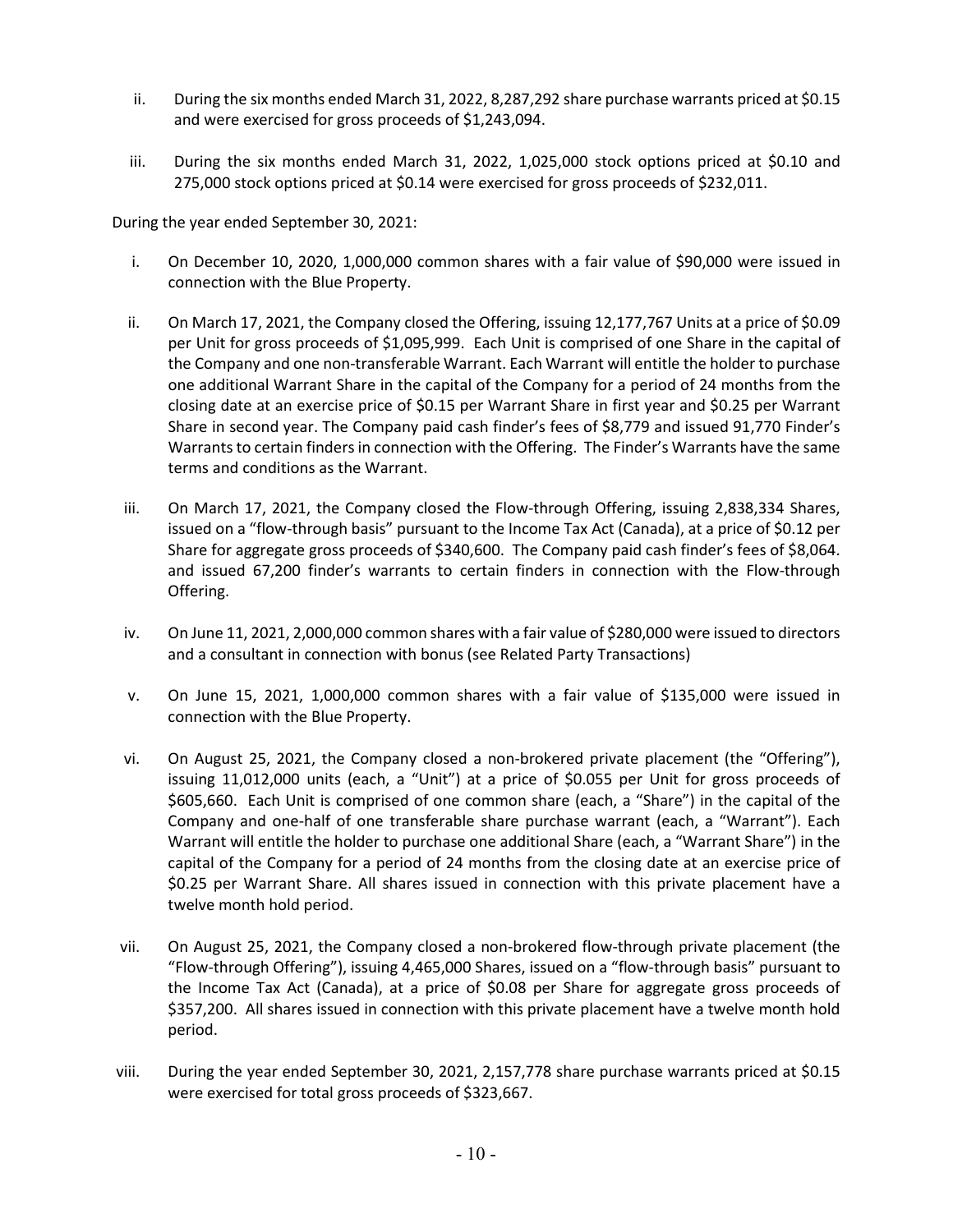ix. During the year ended September 30, 2021, \$31,500 was received for the exercise of warrants. The warrant documents were received in October 2021 and the shares were issued subsequent to September 30, 2021.

For additional details regarding the Company's recent financings, please refer to Notes 7 and 8 of the Company's audited financial statements for the year ended September 30, 2021.

# *General and Administrative*

Net loss for the six months ended March 31, 2022, was \$792,108, compared to a net loss during the six months ended March 31, 2021 of \$304,593, for a difference of \$487,515. The significant changes in expenses include:

- Accounting and audit fees (2022: \$nil, 2021: \$10,500);
- Administrative fees (2022: \$75,000, 2021: \$75,000);
- Advertising expenses (2022: \$106,044; 2021: \$7,954);
- Salaries and consulting fees (2022: \$78,958; 2021: \$72,619);
- Transfer agent and filing fees (2022: \$25,928; 2021: \$13,153);
- Legal fees (2022: \$21,132, 2021: \$8,862);
- Office, telephone and miscellaneous (2022: \$6,557, 2021: \$3,195);
- Share-based payments (2022: \$481,666, 2021: \$113,310); and
- Interest income (2022: \$3,177, 2021: \$nil).

The main reasons for the change in loss for the period is due to the share-based payments expense related to options that were granted in March 2022 and the increase in advertising expenditures and consulting fees and salaries due to the Company's increased business activities.

#### **Summary of Quarterly Results**

The following is a summary of the results from the eight previously completed financial quarters:

|                                                 | March 31,  | <b>December</b> | September  | <b>June 30,</b> |
|-------------------------------------------------|------------|-----------------|------------|-----------------|
|                                                 | 2022       | 31, 2021        | 30, 2021   | 2021            |
| Revenues                                        | Nil        | Nil             | Nil        | Nil             |
| Net income (loss) from continuing operations    | (652, 646) | (139, 462)      | (154, 147) | (612, 533)      |
| Net income (loss) and comprehensive income      | (652, 646) | (139, 462)      | (154, 147) | (611, 636)      |
| (loss)                                          |            |                 |            |                 |
| Basic and diluted net income (loss) (per share) | (0.01)     | (0.00)          | (0.00)     | (0.02)          |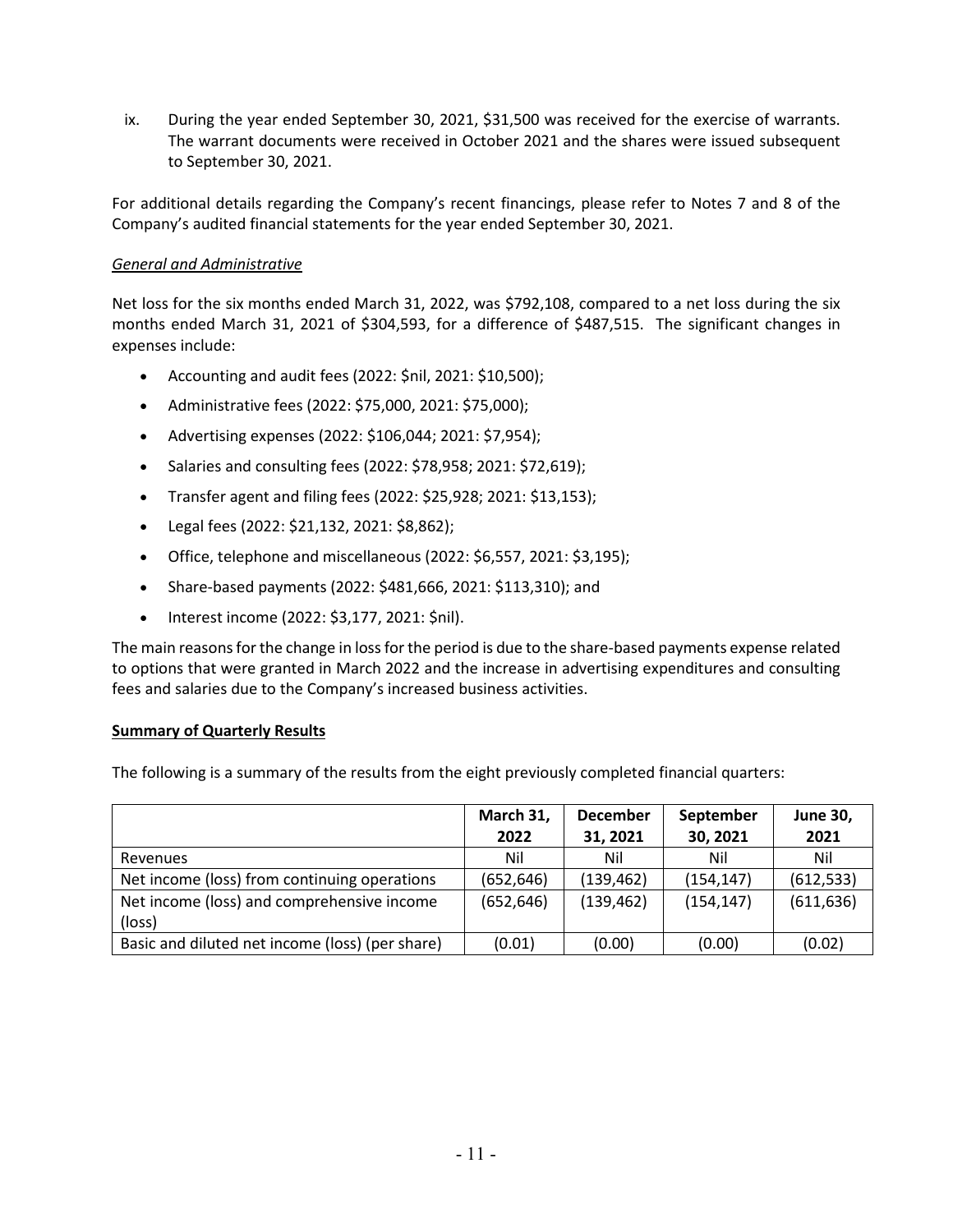|                                                 | March 31,  | <b>December</b> | September | <b>June 30,</b> |
|-------------------------------------------------|------------|-----------------|-----------|-----------------|
|                                                 | 2021       | 31, 2020        | 30, 2020  | 2020            |
| Revenues                                        | Nil        | Nil             | Nil       | Nil             |
| Net income (loss) from continuing operations    | (138, 254) | (166, 339)      | (79, 376) | (41, 211)       |
| Net income (loss) and comprehensive income      | (138, 254) | (166, 339)      | (79, 376) | (41, 211)       |
| (loss)                                          |            |                 |           |                 |
| Basic and diluted net income (loss) (per share) | (0.01)     | (0.01)          | (0.00)    | (0.00)          |

Net loss for the three months ended March 31, 2022, was \$652,646, compared to a net loss during the three months ended March 31, 2021 of \$138,254, for a difference of \$514,392. The significant changes in expenses include:

- Accounting and audit fees (2022: \$nil, 2021: \$10,500);
- Administrative fees (2022: \$37,500, 2021: \$37,500);
- Advertising expenses (2022: \$66,671; 2021: \$7,046);
- Salaries and consulting fees (2022: \$34,785; 2021: \$71,425);
- Transfer agent and filing fees (2022: \$17,762; 2021: \$7,987);
- Legal fees (2022: \$13,402, 2021: \$4,653);
- Office, telephone and miscellaneous (2022: \$3,096, 2021: \$1,643);
- Share-based payments (2022: \$481,666, 2021: \$nil); and
- Interest income (2022: \$2,236, 2021: \$nil).

Starting in the quarter ended September 30, 2020, costs increased as the Company was listed on the CSE in July 2020. In the quarter ended December 31, 2020, expenses increased significantly due to sharebased payments expense of \$113,310. During the quarter ended June 30, 2021, stock option and bonus shares were granted. During the quarter ended March 31, 2022, stock options were granted for sharebased payments of \$481,666.

## **Liquidity and Capital Resources**

As of the date of this report, the Company has raised \$6,359,905 to further the Company's mineral properties and for general working capital.

The Company will continue to require funds to further the exploration of its resource properties. As a result, the Company may have to continue to rely on equity and debt financing. There can be no assurance that financing, whether debt or equity, will always be available to the Company in the amount required at any particular time or for any particular period or, if available, that it can be obtained on terms satisfactory to the Company.

The Company's financial success will be dependent on the economic viability of its resource properties and the extent to which it can discover and develop new mineral deposits. Such development may take several years to complete and the amount of resulting income, if any, is difficult to determine.

All of the Company's properties are in the exploration or development stage only. Development of one or both of the properties will only follow upon obtaining satisfactory results. Exploration and development of natural resources involve a high degree of risk and few properties which are explored are ultimately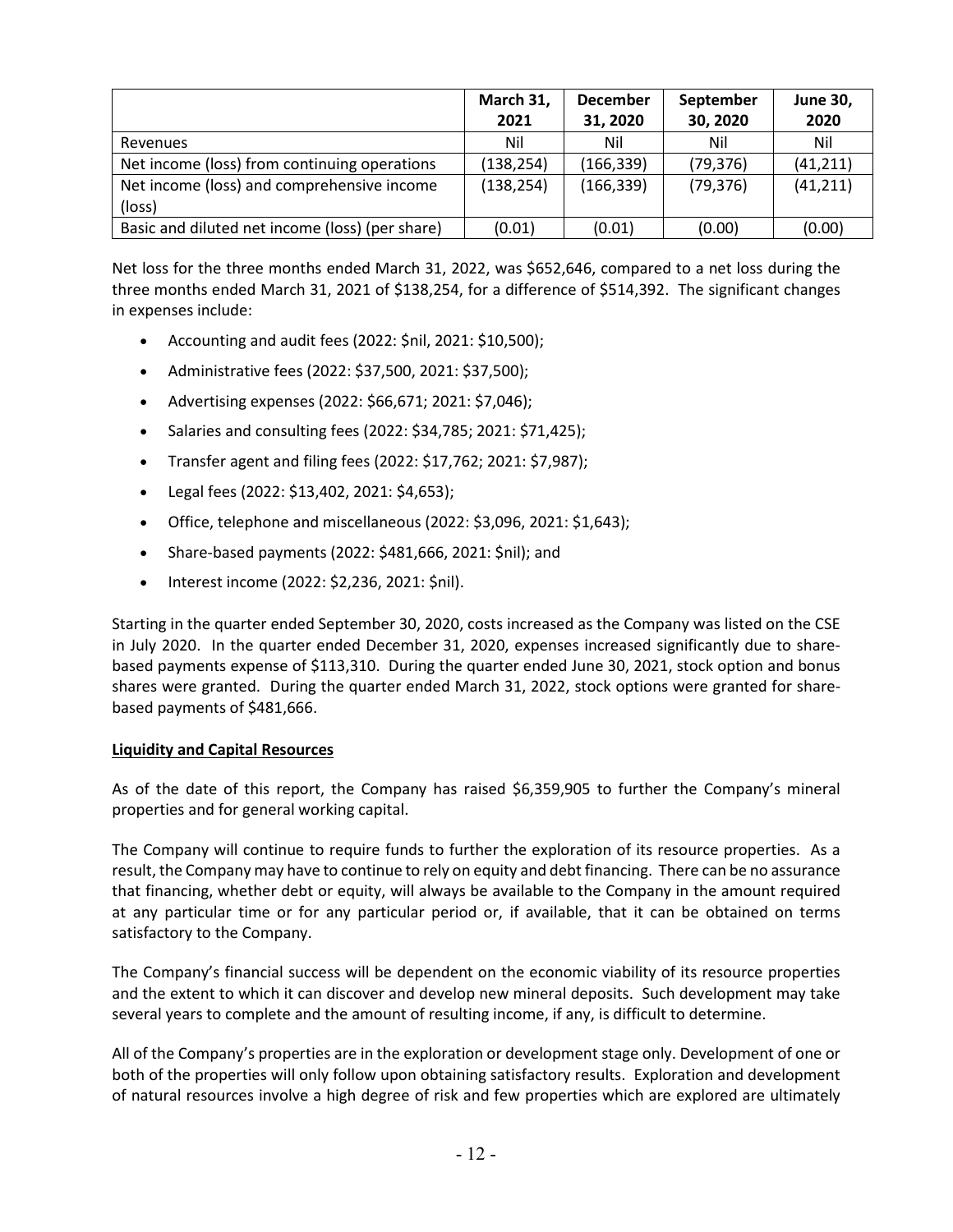developed into producing properties. There is no assurance that the Company's exploration and development activities will result in any discoveries of commercial bodies of ore. The long-term profitability of the Company's operations will be in part directly related to the cost and success of its exploration programs, which may be affected by a number of factors.

The Company's revenues, if any, are expected to be in large part derived from the extraction and sale of copper, cobalt, silver and gold from the properties. The price of those commodities has fluctuated widely, particularly in recent years, and is affected by numerous factors beyond the Company's control such as international, economic and political trends, expectations of inflation, currency exchange fluctuations and interest rates.

As at March 31, 2022, the Company has total assets of \$5,596,541 (September 30, 2021: \$3,041,059). The primary assets of the Company are cash of \$3,861,523 (September 30, 2021: \$1,528,966), exploration and evaluation assets of \$1,438,464 (September 30, 2021: \$1,307,716), prepaid expenses of \$214,946 (September 30, 2021: \$72,499), reclamation bonds of \$25,500 (September 30, 2021: \$25,500), promissory notes of \$38,717 (September 30, 2021: \$81,970), and sales tax and other receivables of \$17,391 (September 30, 2021: \$24,408). The Company has no long-term liabilities and has working capital of \$4,043,639 (September 30, 2021: \$1,522,051) as at March 31, 2022.

*Cash Provided Used In Operating Activities:* Cash used in operating activities during the six months ended March 31, 2022 was \$456,220, compared with \$241,867 used in operating activities during the six months ended March 31, 2021. Cash was mostly spent on advertising expenses, transfer agent and filing fees, administration fees, legal fees, and salaries and consulting fees.

*Cash From Financing Activities:* Total cash from financing activities during the six months ended March 31, 2022 was \$2,919,525, comprised of \$1,597,860 provided from the issuance of common shares (March 31, 2021: \$1,436,599), \$1,243,094 provided from the exercise of warrants (March 31, 2021: \$nil), \$141,000 provided from the exercise of stock options, and \$62,429 used in share issuance costs (March 31, 2021: \$37,681).

*Cash Used in Investing Activities:* Total cash used in investing activities during the six months ended March 31, 2022 was \$134,126 used in exploration and development of its mineral properties (March 31, 2021: \$16,441), \$nil used for reclamation bonds (March 31, 2021: \$12,000), and \$3,378 provided from the BC Mining Tax Credit (March 31, 2021: \$nil).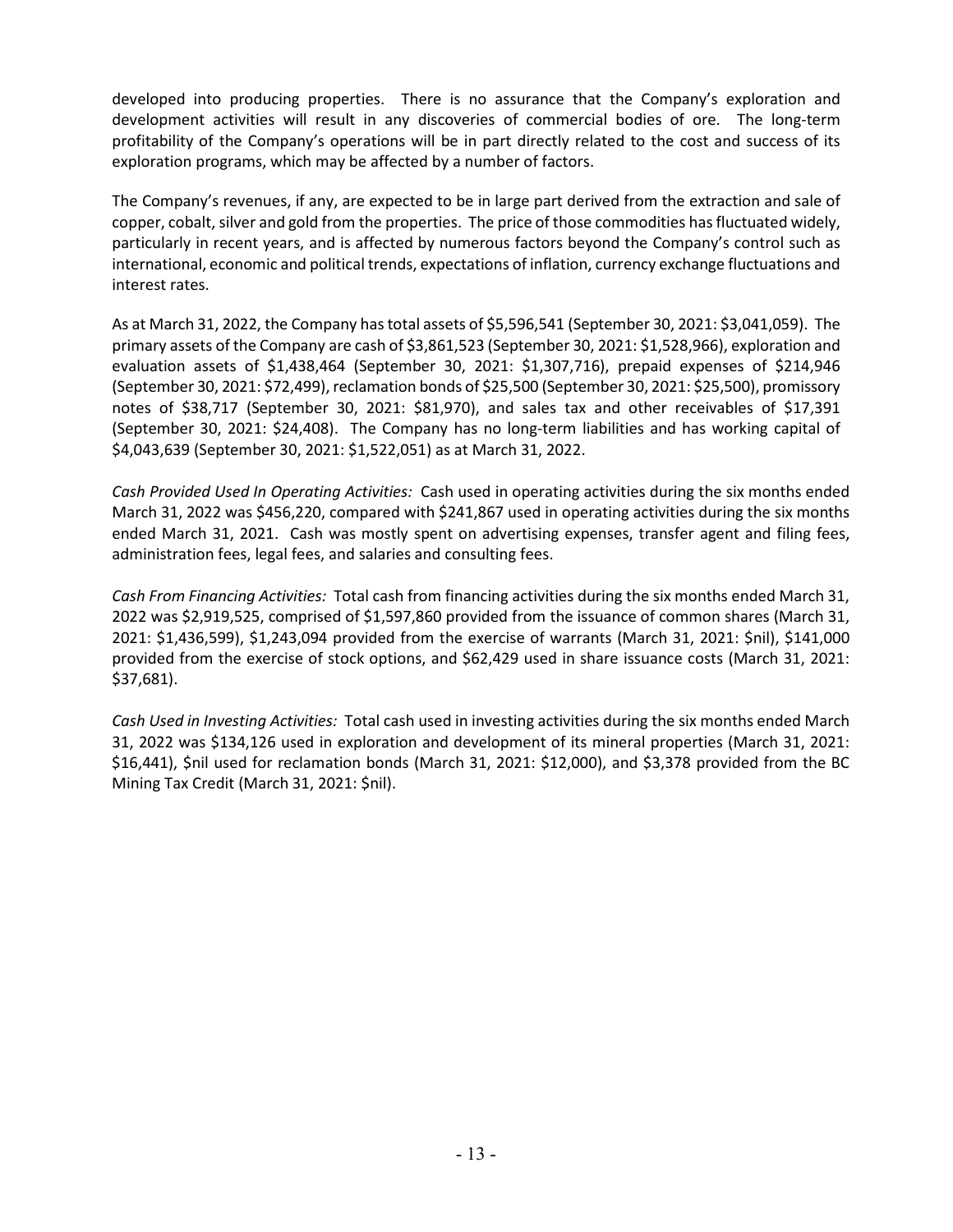# **Transactions with Related Parties**

During the six months ended March 31, 2022 and 2021, the Company incurred the following transactions with officers or directors of the Company or companies with common directors:

|                                               | Six months ended March 31, |         |
|-----------------------------------------------|----------------------------|---------|
|                                               | 2022                       | 2021    |
| Key management compensation*                  | Ş                          |         |
| Exploration and evaluation asset expenditures | 35,650                     | 13,500  |
| Wages to key management                       | 86,020                     | 8,850   |
| Administrative fees                           | 75,000                     | 75,000  |
| Consulting fees                               |                            | 26,488  |
| Share-based payments                          | 315,759                    | 87,837  |
| Advertising                                   | 75,000                     |         |
| Total                                         | 587,429                    | 211.675 |

\* Key management includes those persons having authority and responsibility for planning, directing and controlling the activities of the Company, directly or indirectly, including the Company's executive officers and certain members of its Board of Directors.

On June 11, 2021, the Company granted 1,920,000 bonus shares to two directors. The bonus shares were subject to the standard four month plus one day hold period. Per Canada Revenue Agency requirements, all related payroll taxes for the bonus shares were due on July 15, 2021. The Company has paid the payroll taxes of \$81,970 due by the directors and issued them promissory notes for reimbursement of these taxes at a later date. During the six months ended March 31, 2022, \$43,253 (March 31, 2021 - \$nil) was repaid to the Company. The shares are in recognition of the extensive work performed in completing the Company's recent financing as well as increasing the Company's land position.

As at March 31, 2022, there was \$28,578 (September 30, 2021: \$17,912) due to related parties of the Company.

Zimtu Capital Corp. ("Zimtu") is a company with common directors and management. Zimtu provides key management services and investor relations services to the Company and at March 31, 2022 holds 11.5% (September 30, 2021 – 14%) of the Company's shares. On August 1, 2020, the Company entered into a twelve-month Management Services Agreement ("Agreement") with Zimtu. Under the terms of the Agreement, Zimtu will provide the Company with administrative and managerial services, including corporate maintenance, continuous disclosure services, rent, and office space, at a rate of \$12,500 per month. On August 1, 2021, the Agreement was renewed for an additional twelve months. During the year ended September 30, 2021, additional administrative fees were incurred in connection to the private placement.

On October 1, 2021, the Company engaged Zimtu Capital Corp. to provide marketing services as part of a cooperative marketing program. In consideration, the Company will make 12 monthly payments of \$12,500.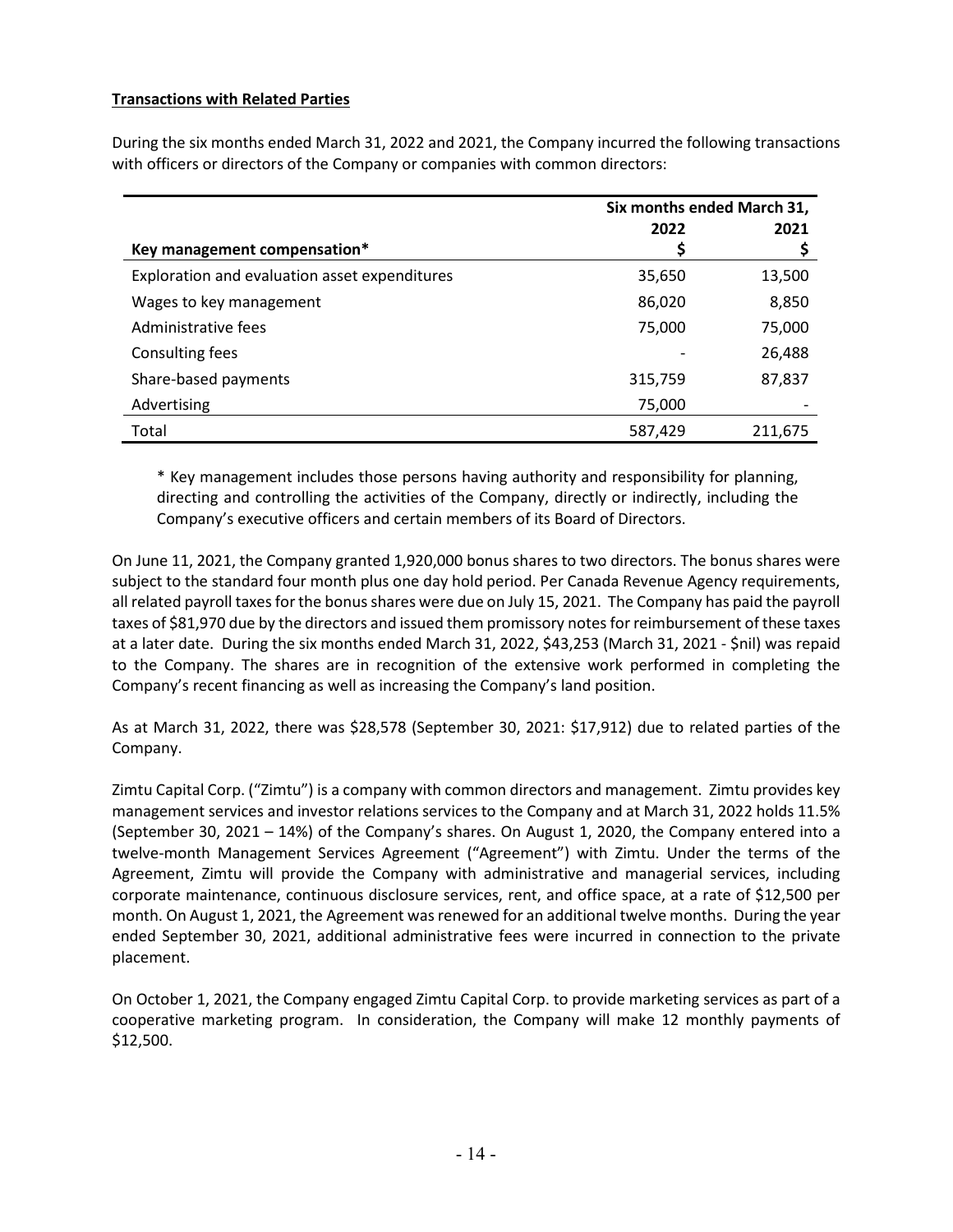The terms and conditions of these transactions with key management and their related parties were no more favourable than those available, or which might reasonably be expected to be available, or similar transactions to non-key management related entities on an arm's length basis.

These transactions are in the normal course of operations and have been valued in these financial statements at the exchange amount, which is the amount of consideration established and agreed to by the related parties. The amounts due to related parties are unsecured, non-interest bearing, and have no specific terms of repayment.

# **Other MD&A Requirements**

# Additional Disclosure for Venture Issuers without Significant Revenue

As the Company has not had significant revenue from operations in either of its last two financial years, the following is a breakdown of the material costs incurred:

|                                                    | <b>Year Ended</b> | Year ended    |
|----------------------------------------------------|-------------------|---------------|
|                                                    | September 30,     | September 30, |
|                                                    | 2021              | 2020          |
| Capitalized Exploration and Evaluation Asset Costs | \$1,307,716       | \$273,652     |
| <b>Capitalized Mining Rights</b>                   | Snil              | <b>Snil</b>   |
| <b>General and Administration Expenses</b>         | \$1,070,376       | \$159,499     |

## Disclosure of Outstanding Share Capital

The following is a breakdown of the share capital of the Company, on an annual basis and the date of this report:

|                             | May 25,<br>2022 | March 31,<br>2022 | September 30,<br>2021 |
|-----------------------------|-----------------|-------------------|-----------------------|
| <b>Common Shares</b>        | 74,112,523      | 74,112,523        | 57,867,479            |
| <b>Stock Options</b>        | 6,835,000       | 6,835,000         | 3,635,000             |
| <b>Warrants</b>             | 14,055,419      | 14,055,419        | 15,684,959            |
| <b>Fully Diluted Shares</b> | 95,004,964      | 95,004,964        | 77,189,459            |

For additional details of outstanding share capital, refer to Notes 7 and 8 of the condensed interim financial statements for the six months ended March 31, 2022.

## **Global Risks**

In early 2020, there was a global outbreak of COVID-19 (coronavirus), which has had a significant impact on businesses through the restrictions put in place by the Canadian, provincial and municipal governments regarding travel, business operations and isolation/quarantine orders. At this time, it is unknown the extent of the impact the COVID-19 outbreak may have on the Company as this will depend on future developments that are highly uncertain and that cannot be predicted with confidence. These uncertainties arise from the inability to predict the ultimate geographic spread of the disease, and the duration of the outbreak, including the duration of travel restrictions, business closures or disruptions, and quarantine/isolation measures that are currently, or may be put, in place by Canada and other countries to fight the virus. The Company's ability to raise the additional capital required for Phase II may be affected by the current uncertainties of the global market.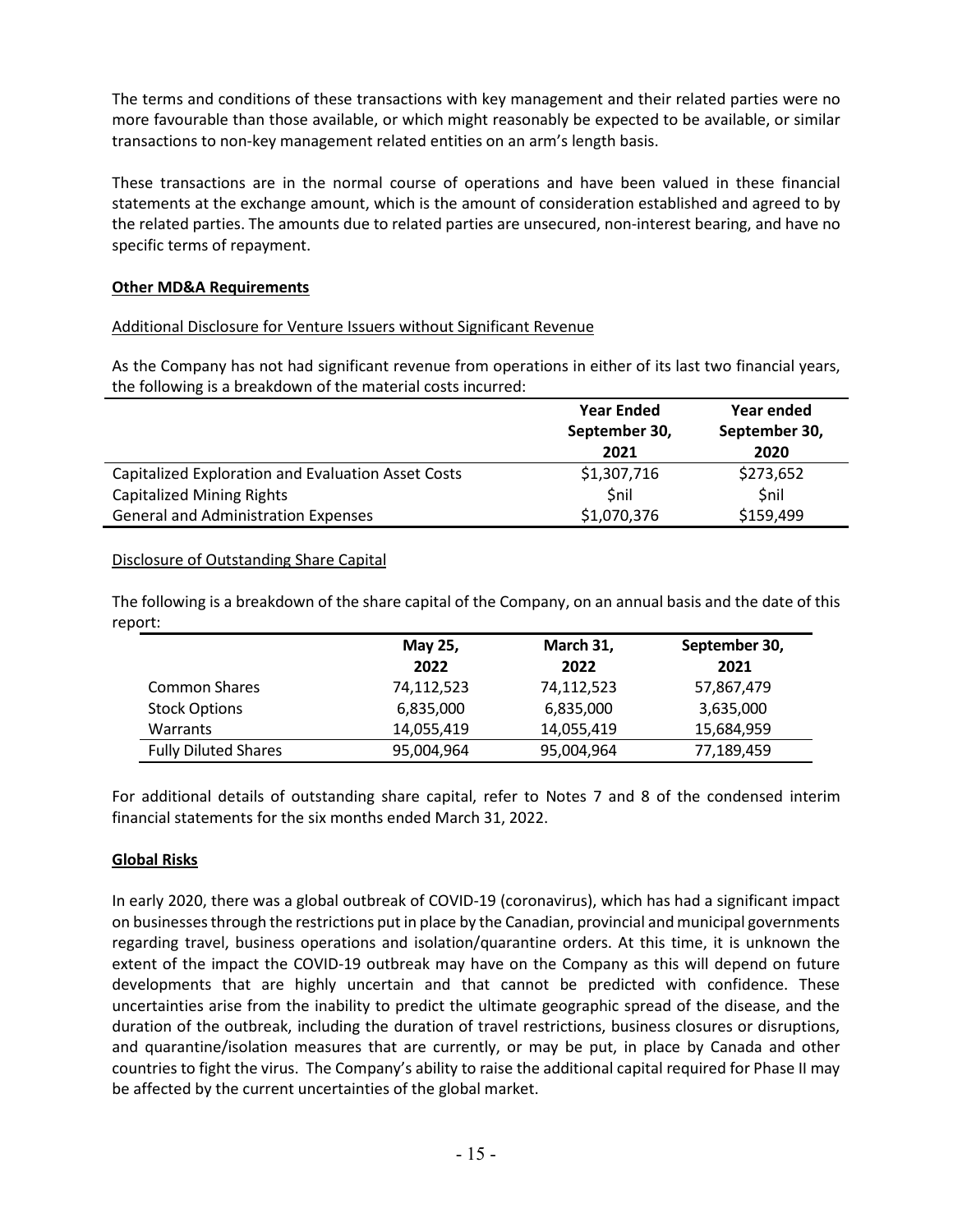# **Industry and Economic Factors Affecting Performance**

As a mineral exploration and development company, Core's performance is affected by a number of industry and economic factors and exposure to certain environmental risks and regulatory requirements. These include metal prices, competition amongst exploration firms for attractive mineral properties, the interest of investors in providing high-risk equity capital to exploration companies, and the availability of qualified staff and equipment such as drilling rigs to conduct exploration.

#### **Competitive Conditions**

The mineral exploration industry is competitive, with many companies competing for the limited number of precious and base metals acquisition and exploration opportunities that are economic under current or foreseeable metals prices, as well as for available investment funds. Competition is also high for the recruitment of qualified personnel and equipment. Significant and increasing competition exists for mineral opportunities in the Province of British Columbia. There are a number of large established mineral exploration companies in British Columbia with substantial capabilities and greater financial and technical resources than the Company.

#### **Government Regulation**

Mining operations and exploration activities are subject to various laws and regulations which govern prospecting, development, mining, production, exports, taxes, labour standards, occupational health, waste disposal, protection of the environment, mine safety, hazardous substances and other matters.

#### **Environmental Regulation**

The Company's mineral exploration activities are subject to various federal and provincial laws and regulations governing protection of the environment. In general, these laws are amended often and are becoming more restrictive.

## **Other Property Interests and Mining Claims**

The Company may in the future acquire new mineral exploration properties or interests but has not entered into any agreements to acquire such properties or interests other than the Blue Property and the Silver Lime Property.

#### **Trends**

As a junior mining issuer, the Company is subject to the cycles of the mineral resource sector and the financial markets as they relate to junior companies.

The Company's financial performance is dependent upon many external factors. Both prices and markets for metals are volatile, difficult to predict and subject to changes in domestic and international, political, social and economic environments. Circumstances and events beyond its control could materially affect the financial performance of the Company.